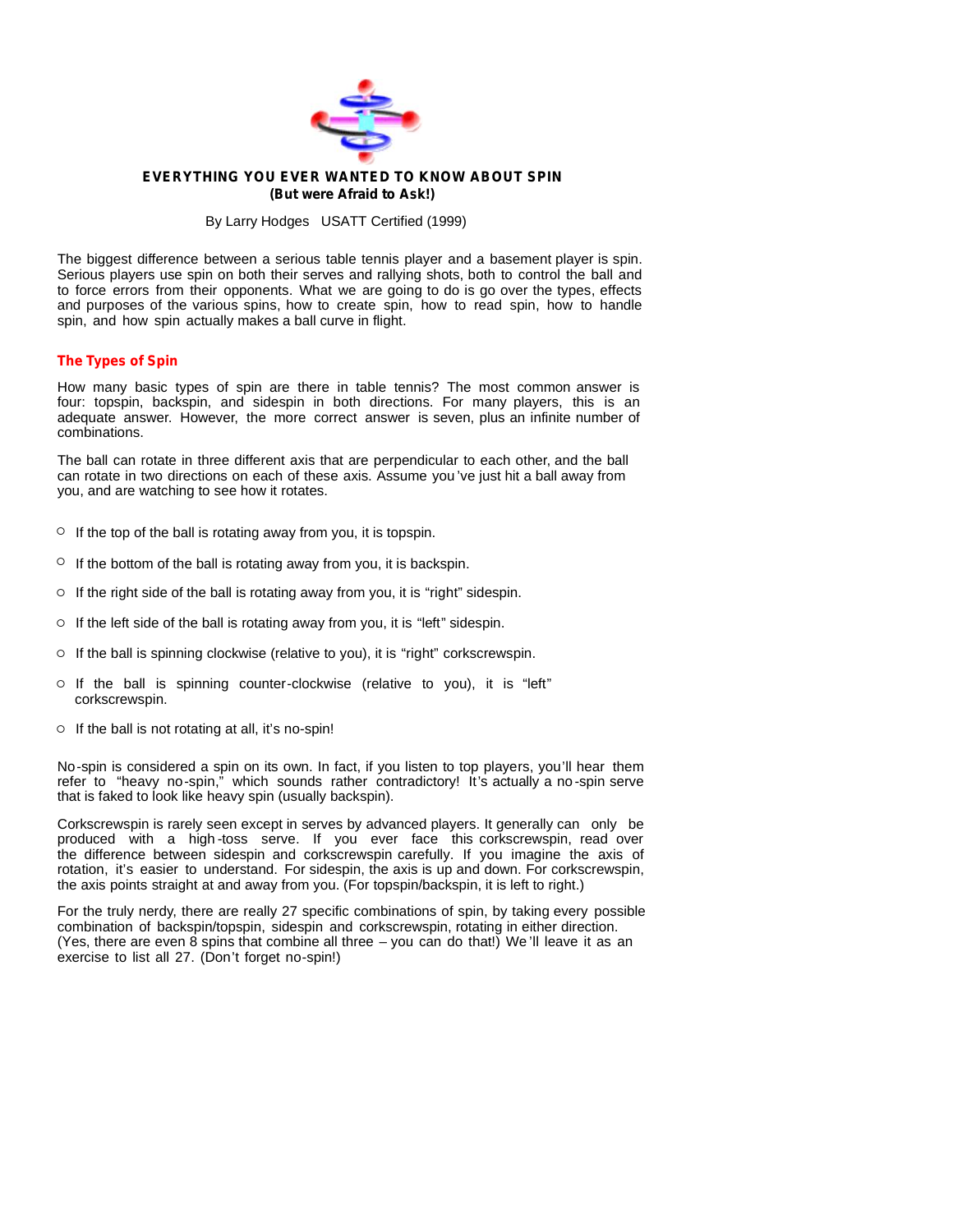# **Effects of Spin**

All spins have three major effects: how they travel through the air, how they bounce on the table, and how they bounce off the opponent's racket. Here is a listing of each spin's major effects.

## **Topspin**

In the air **In the air** Curves downward Bounce on the table A low, fast bounce Rebound off opponent's racket

## **Backspin**

In the air Bounce on the table Rebound off opponent's racket

## **Sidespin**

In the air Bounce on the table Rebound off opponent's racket

## **Corkscrewspin**

In the air Bounce on the table Rebound off opponent's racket Curves sideways A slight sideways bounce, but not too much

Slight sideways curve Very sharp sideways bounce Not too much effect off opponent's racket,

unless opponent's racket is very open or very closed, in which case it bounces sideways

**Purpose of Spin**

Spin is used when serving or rallying either to control the ball or force an opponent into error. Let's examine the purposes of each type of spin.

## **Topspin**

When serving, topspin is used primarily to force a high return or a return off the end. If an opponent doesn't make an adjustment (i.e. aim low), the topspin will force either a high return or a return thatgoes off the end. Often players use a very fast motion to fake a backspin serve, but actually serve topspin, fooling their opponent into an error.

In a rally, topspin makes the ball drop very fast, and so allows a player to hit the ball very hard and still have it drop down and hit the table. Not only does it allow a player to attack a very low ball, but it gives a larger margin for error on all rally shots, with the topspin pulling down balls that would otherwise go off the end. One way of thinking of it is as follows. If you hit a relatively low ball hard but without topspin, the ball might only have enough time to drop so as to hit the last foot of the table. With topspin, it might be able to drop and hit anywhere on the last three feet. This means your target is three times as large!

Just as when you serve, the topspin you put on the ball will make your opponent to tend to return the ball either high or off the end. The loop drive, which has extreme topspin, is the most important rallying shot in table tennis . It forces an opponent into either a defensive return or a difficult counter-attack.

### **Backspin**

When serving, backspin is used to try to force an opponent into returning the ball into the net. It is also effective in forcing a defensive return thatyou can attack. Often players fake either topspin, sidespin or no -spin when serving backspin, trying to trick the opponent into an error.

In a rally, backspin is a relatively defensive shot. Against an incoming backspin, a backspin return (a "push") is a way to jockey for position, and against many players, it is quite effective. However, it gives the opponent the opportunity to attack (especially with a loop drive), and so should not be overused.

There are also many defensive players who back off the table and return topspin attacks with backspin ("chop") returns. Again, this gives the opponent the opportunity to

attack, but some players do quite well this way, returning ball after ball with backspin until the opponent either misses or gives an easy ball to put away.

Jumps upward and fast

Tends to float Ball slows down Shoots downward

Bounces sideways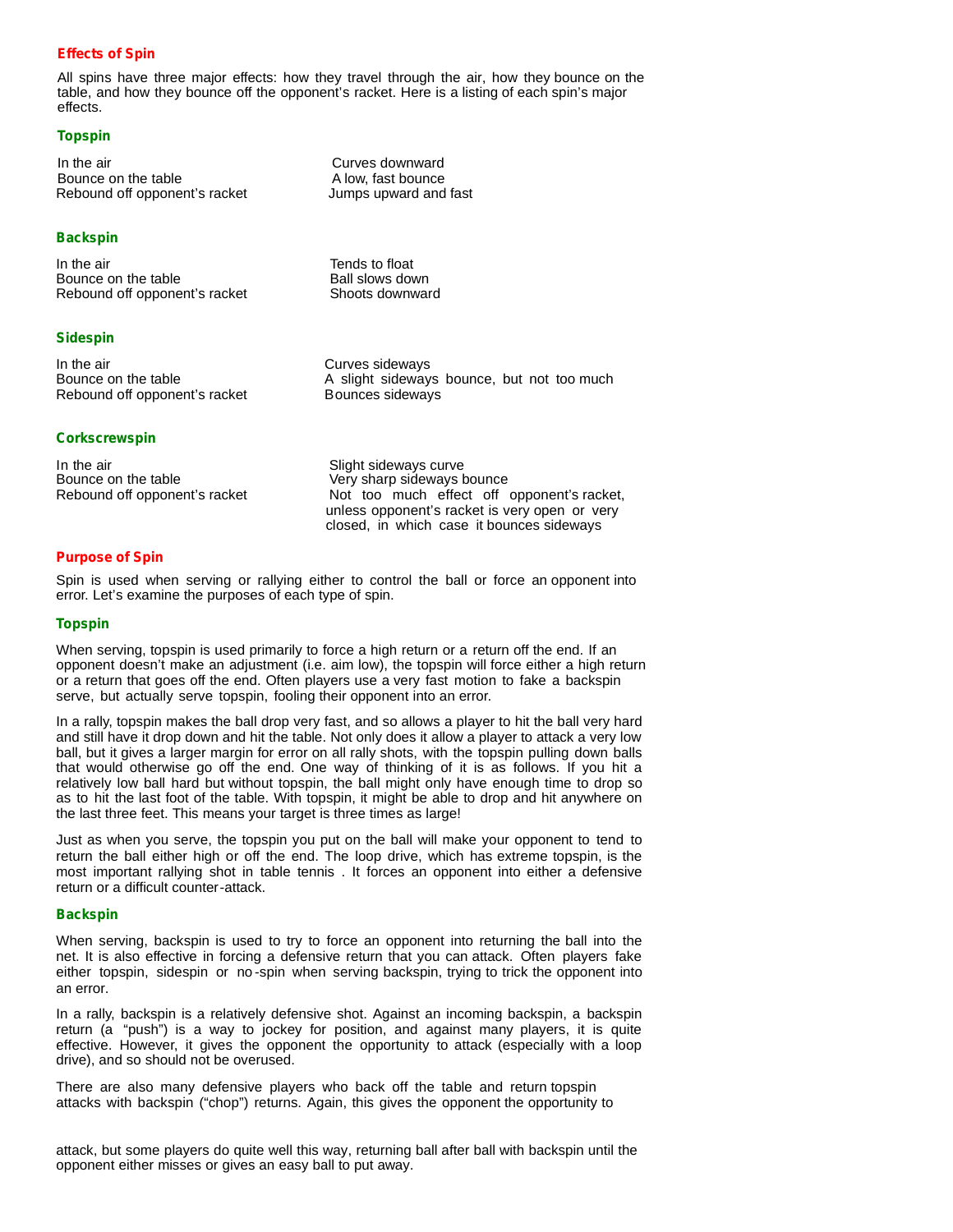#### **Sidespin**

Sidespin is used primarily when serving. The purpose is to try to force an opponent into returning the ball off the side, or into returning the ball where you want him to. Also, since sidespin jumps off the paddle relatively quickly, it forces opponents into hitting many off the end as well as off the side. Often sidespin serves are disguised as backspin serves, and opponents push them back, and go off the side. Sidespin is also mixed with topspin when serving to force mistakes – opponents have to worry about going off the side and going off the end.

Sidespin is not used much during a rally except at the higher levels. Top players sidespin loop, sidespin lob and sidespin push. Beginning and intermediate players should learn to do these shots early on as well. That way, when they reach the higher levels, they'll be able to control these shots.

### **Corkscrewspin**

Corkscrewspin is not too common in table tennis, and is usually only used by advanced players when serving. It is difficult to produce except with a high-toss serve (i.e. a serve where the ball is tossed 6-10 feet or more into the air). Sometimes, a player out of position will scoop a ball off the floor, and when the ball hits the table, it jumps sideways because of corkscrewspin. Lobs and counterloops also may have this type of spin.

When done on the serve, it can be very effective. When the ball hits the far side of the table, it jumps sideways, throwing an opponent off. Additionally, an opponent 's instincts for returning corkscrewspin are often off. Suppose you serve with a corkscrewspin so that the ball is rotating clockwise as it travels away from you. If your opponent hits under the ball (a push), the ball will jump to your right. If your opponent hits toward the top of the ball (a drive), the ball will jump to your left. Imagine the rotation of the ball and which way it jumps on contact with an opponent's paddle, and you'll see.

### **No-spin**

No-spin serves are extremely effective because it is relatively easy to fake spin, but put no spin on the ball. If you can convince your opponent to react to a spin that isn't there, you don't need to put spin on the ball.<br>Most often, players fake a backspin serve, but contact the ball near the handle (where the

racket moves slowest) and just pat the ball over the net with a vigorous but non-spin producing serve. If you use a big wrist snap after contact, and a big follow-through, your opponent will probably think there is spin on the ball – when it's actually "heavy no-spin"!

In a rally, no-spin is also used to fool opponents into thinking there is spin on the ball. Most players open their rackets when returning a backspin push, so if you give them a no-spin push, they will pop the ball up. Similarly, you can fool players by using a no-spin loop.

Another good use of no-spin is with a fast serve. If your opponent thinks your fast serve has topspin, he closes his racket slightly. If the serve actually is no-spin, the ball goes into the net. What makes this effective is that the serve must be fastenough so that the opponent doesn't have time to react to the ball's spin (or non-spin).

A ball with spin will jump off the paddle with energy both from the ball 's velocity and its spin. A no -spin ball has no spin, and so bounces out slower. This means that players often put nospin balls in the net because the ball doesn't bounce out as fast as they expect. Similarly, players often put spin balls off the end by not taking the extra bounce from the spin into account.

## **Creating Spin**

Spin is created at two times: when serving, or when rallying. The main difference is that when serving, you are in complete control of the ball – you can toss it up just the way you want to. In a rally, the ball comes at you in different ways that you have to react to.

To create a good spin, you need three things: racket speed, a grazing contact, and a grippy racket surface. (With a non-grippy surface, you can't put as much spin on the ball, but you can return an opponent 's spin – but that's not quite the same as creating spin.)

It's important to be loose and relaxed if you want to create a good spin. If your muscles are tight, your muscles won't work together properly, and you'll get little spin. Imagine hitting something with a whip, and then with a rigid stick. Notice how the tip of the whip travels much faster than the tip of the stick? That's the difference between loose, relaxed muscles and stiff (stick-like) muscles.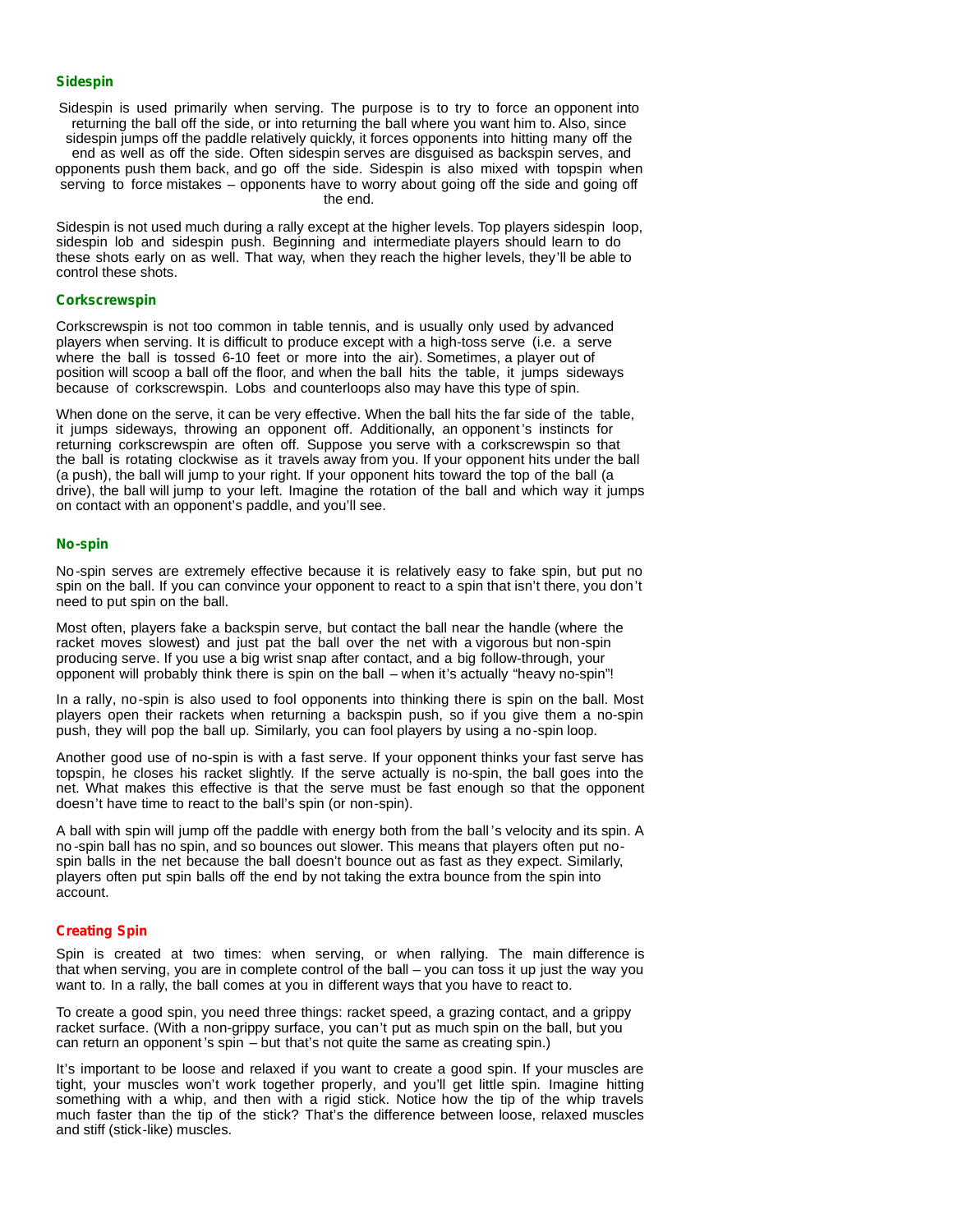## **Service Spin**

There are an infinite number of service motions where you can put spin on the ball – but that's outside the context of this article. What we want to go over are the principles behind getting that spin when serving.

To get maximum spin, you should use a grippy inverted surface. A less grippy surface, such as pips -out, can create spin, but substantially less. To really spin that ball, you need a surface that really grips the ball.

You need the racket to really be moving at contact – you want to accelerate the racket through the ball. With whatever service motion you use, you need to start with the arm moving, and then snap the wrist as you contact the ball. Most of the racket speed comes from the wrist – perhaps  $70\%$  – so work on using as much wrist as you can.

Lastly, you need to just graze the ball at contact. The finer the contact, the more spin you will get. Top players with really spinny serves can be almost violent as they move their racket to the ball during the serve – yet, since they only graze the ball, the ball moves very slowly, often barely making it to the net. Nearly all of their energy is being used to create spin, not speed. It will take practice. Get a bucket of balls, and go practice!

A good way to practice getting spin on the serve is to serve onto the floor, away from the table. Try to put spin on the ball so the ball bounces sideways or backward on the floor. If you put a good backspin on the ball, it should bounce a few times away from you, come to a stop, then bounce or roll back at you! If you put a good sidespin, it should bounce sideways after a few bounces. Put some targets on the floor and try to spin the ball so it bounces around the targets. (Theoretically, a pure sidespin would not bounce sideways, because its axis of rotation is on the bottom of the ball, so there would be no sideways bounce. However, in bouncing on the table, the axis will move backward, creating a slight corkscrewspin and thus a sideways jump on the second bounce. Isn't that simple?)

### **Rallying Spin**

During a rally, you normally will use mostly topspins and backspins, with an occasional no-spin or sidespin thrown in.

Most drives have some topspin, but when you want to really produce a heavy topspin, you have to loop the ball. To really get a good topspin, you need to use your entire body, like a tennis player. The technique for looping is outside the scope of this article, but the principles are the same as when serving – racket speed, grazing and a grippy surface. Also, see above about relaxed, loose muscles – be a whip, not a stick!

The nice thing about looping, and topspin in general, is that not only does the topspin give you a wider margin for error, but the topspin often sets you up to attack the next ball as well. Especially on the forehand side, players learn to loop or drive the ball over and over until they see an easy ball to put away, or the opponent misses.

Topspin is also used when lobbing. A high ball with a lot of topspin (and often sidespin) can be hard to smash. The topspin makes the ball take a fast bounce off the table, and the topspin will make it jump out when it hits your racket. At the higher levels, lobbing is one of the most spectacular shots, but it can be quite effective against many players.

Backspin is used during a rally when pushing or chopping. A push is a defensive or neutral backspin shot against an incoming backspin shot. Many players are very good at attacking pushes, so choose when to use this shot carefully. Many players overuse it, especially when returning serves – often trying to push even against a sidespin or topspin serve! (Which leads to disastrous return high in the air, off the end or off the side.) However, a good push can be pretty valuable. The key is to make sure it is an effective push. Learn to put a good backspin on the ball, keep the ball low, and push to a wide angle. You should also learn to push quick off the bounce (so the opponent has less time to react), and perhaps to push short by just touching the ball lightly (so that it bounces very short on the other side of the table, making it hard to attack). At the highest levels, most players often push short. But this is a tricky shot, so I'd recommend learning a good deep push first. If you are pushing deep, try to push very deep, so the ball goes within at least a footof the endline.

Sidespin is used in rallies mostly by relatively advanced players. It can be used when pushing, blocking, looping or counterlooping. It is used basically to throw the opponent off and force a mistake. (Jan-Ove Waldner, probably the greatest player of all time, is a master at this – he is famous for sidespin blocks and sidespin pushes.) When looping, especially against a block or a topspin (especially when counterlooping), you should usually put some sidespin on the ball, normally so that the ball curves to the left (for righties). A stroke with about 15% sidespin is more natural than trying to loop with pure topspin. Advanced players can sidespin both ways.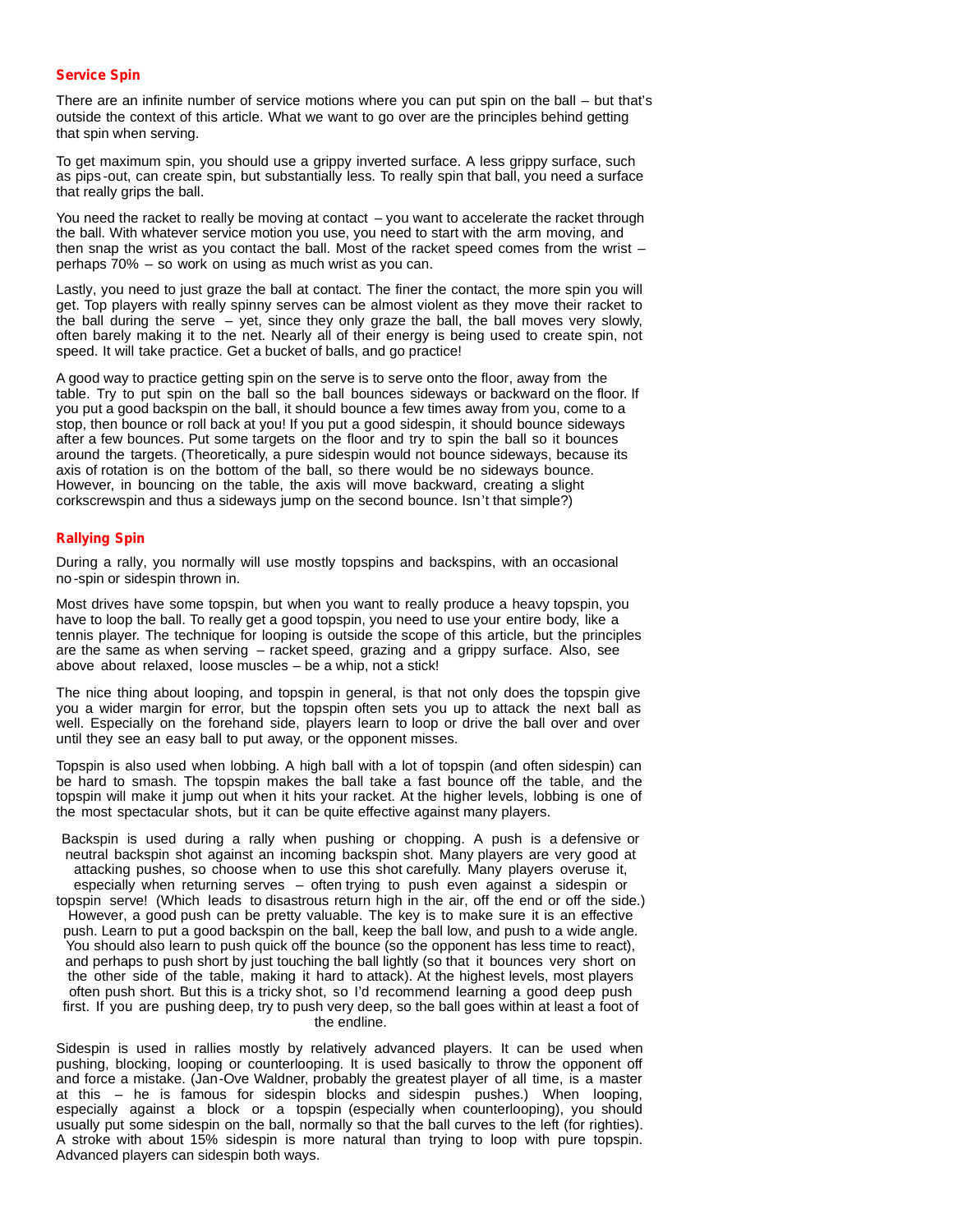# **Reading Spin**

The singles hardest thing to learn to do in table tennis is to learn to read spin, especially against a good serve. Because there are no simple, easy-to-follow methods, it takes a lot of practice and experience. However, many players play for years and never gain this experience because they don't understand the principles of reading spin. Although it is best to read spin from the racket 's contact with the ball, you can't always do that perfectly. You should use a number of pieces of "evidence" to really read the spin. What follows are eight factors take into account when trying to read spin, especially when returning serve.

### **1) The grippiness of the racket surface the opponent is using.**

Inverted racket surfaces usually give the most spin, but inverted surfaces run the range from extremely grippy surfaces that will create huge amounts of spin to very slick surfaces that will not (antispin). Pips -out surfaces will not create as much spin as a grippy inverted surface, but most shorter pips can create a moderate spin. Longer pips normally don 't create too much spin. (Note the difference between creating spin and returning an opponent 's spin – item 8) below.)

### **2) The amount of spin from the racket's contact with the ball.**

The amount of spin is related directly to the racket's speed and grazing motion at contact (in addition to the grippiness of the racket surface). The faster the racket is moving at contact, and the more the racket grazes the ball, the more spin. You should be able to see the racket speed, but make sure you are watching the part of the racket that is actually contacting the ball. Many players use a fastracket motion, making it seem like there is a lot of spin, but contact the ball near the racket's hand, where the racket isn't moving as fast. The result is less spin, which is effective if the opponent thinks there is more spin on the ball.

You can tell how much the opponent has grazed the ball in several ways. First, see how fast the ball came off the racket. If the racket was moving very fast at contact, but the ball came out slowly, the energy had to go somewhere – it went into spin, via a grazing motion. Second, see how the racket approached the ball at contact – you can see if it was a grazing contact, if you watch closely. Third, the sound gives it away. A grazing motion is very quiet, with at most a high-pitched "hissing" sound. If there's a "thumping" sound, there is less spin.

## **3) The type of spin from the direction of contact with the ball.**

The type of spin comes directly from the direction the racket is moving at contact with the ball. Often, this is easy to tell  $-$  just watch which direction the racket is moving at contact. It gets tricky, however, when the opponent uses a "semicircular" motion. This means the racket changes direction during the serving motion. Your mission is to try to see what direction the racket was moving at contact.

There are two ways of doing this. First, you can try to get a very short "video" of the contact in your mind, and from that, see what direction the racket was moving at contact. If you can learn to create this video in your mind, soon you'll be able to pick up the contact more consistently. Second, try to see which direction the ball comes off the racket. If it comes up slightly, it is topspin; if it comes off sideways, it is sidespin, etc. However, since the racket may be moving very fast, it is not always that easy to judge this.

In both cases, when you are learning how to read the type of spin, call out to yourself (in your mind or out loud, if your opponent puts up with it!) the type of spin on each serve, until it becomes second nature.

### **4) How the ballbounces on the table.**

If you aren't sure of the spin from racket contact, you can pick it up from the way the ball bounces on both sides of the table. If the ball has topspin, it will take a low, fast bounce. If it has backspin, it will tend to die and bounce short. If it has sidespin or (especially) corkscrewspin, it will bounce sideways.

### **5) How the ball travels through the air.**

You can read the ball's spin from its flight in the air. A topspin arcs through the air and drops rapidly. A backspin tends to float, with a flatter arc. A sidespin curves sideways. A corkscrewspin doesn't curve much in the air, but its sideways bounce off the table makes it appear to do so.

# **6) Seeing the ball spin (ornot spin) itself.**

You can read the spin (or non-spin) from the ball itself. Some players can read a no-spin ball by seeing the label. Many advanced players claim to be able to read directly off the ball, most likely from how blurred the ball's label is. This is noteasy to do, and while some players claim they can do this, others claim it is impossible.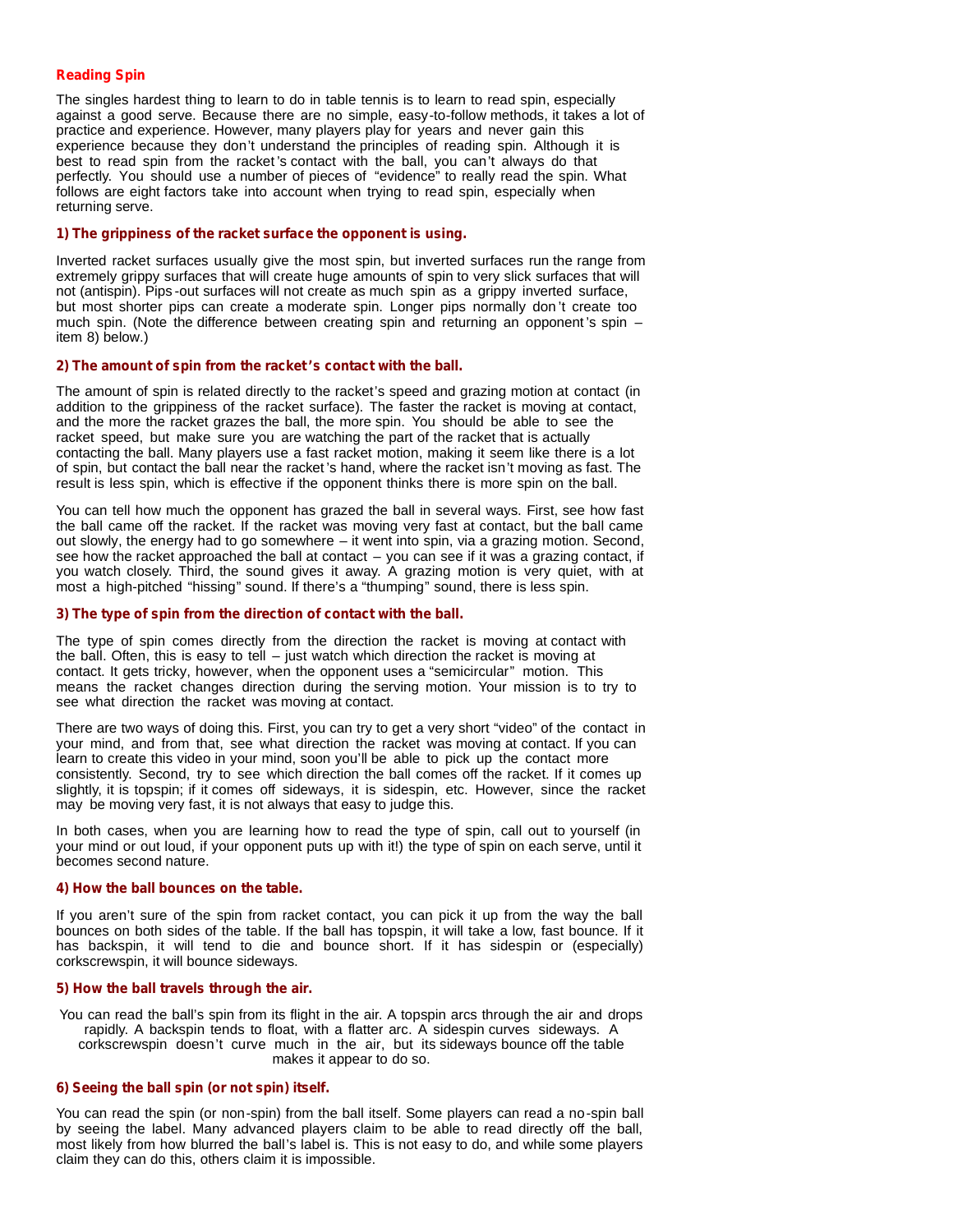### **7) Amount and type of spin on previous similar serves/shots.**

Even if you can't read the spin from any of the above indicators, you can read it from experience. If you misread a spin one time, the next time you see thatmotion – even if you can 't really read it – you can guess it is the same spin. For example, if you think you see a backspin serve, but every time you return it, it pops up or goes off the end, you are probably misreading a topspin. When you see this "backspin" motion again, put aside your natural reflex, and treat it like a topspin. The major problem with this, of course, is that your opponent might vary the spin with a similar motion  $-$  and if you aren't really reading the spin, you'll have great trouble reading any changes. So use past indicators to make corrections to your reading of spin, but only in combination with the above indicators, or as a last resort.

## **8) In a rally, how much spin was already on the ball, and how much of it is being returned.**

If you put spin on the ball, your opponent might simply return your spin back to you. This happens most often if your opponent has a less grippy surface, especially long pips. Surfaces such as long pips (but also short pips and antispin) can return your own spin back to you. For example, if you put a heavy topspin on the ball, a player with long pips can give you all of your spin right back at you without doing much. A player with a more grippy surface can also return your own spin, but to a much lesser degree.

### **Handling Spin**

Handling spin is mostly an exercise in racket angles and stroke direction. For every spin, there is a racket angle thatwill compensate for it. There is also a stroke direction that will compensate for it. Choosing which to use is the question. In general, use an upward stroke and open racket to compensate for backspin, while using mostly racket angle to compensate for other spins. (Open racket means aim racket upward; closed racket means aim racket downward.)

Against a sidespin, the more aggressive you are, the less the spin will "take" on your racket, and so the less it will affect you. The softer your contact, the more the ball will jump  $-$  so tentative players often have more trouble with spin than aggressive players.

When learning to read spin on a serve, it's a good idea to wait on the ball, and take it as late as possible to give yourself more time to react. As you improve, you should start taking the ball quicker. However, even advanced players often take the ball later against a player with tricky serves.

Here is a rundown on how to return the various spins.

**Topspin**: Close your racket (i.e. aim the hitting surface downward). This will compensate for the tendency to hit the ball of the end or pop it up. Against a heavy topspin, you'll most likely use a simple block to return the shot. Take the ball quick off the bounce – otherwise, you'll have to contend with the ball's low, fast bounce.

**Backspin.** Open your racket (i.e. aim the hitting surface upward). This will compensate for the tendency to hit the ball into the net. If you are topspinning, stroke upward and lift the ball upward. This is the perfect time to loop with heavy topspin!

**Sidespin**. Aim the opposite way. A good rule to remember when returning sidespin serves is to aim in the direction the server's racket came from. If you return the sidespin somewhat aggressively with a topspin, you can treat the incoming sidespin almost like it were a topspin, ignoring the sidespin.

**Corkscrewspin**. Anticipate the sideways bounce on the table, and be in position for it. Don 't get too caught up trying to learn how to handle this spin too much as it is usually only seen at the higher levels. However, it is interesting to note that if you push against a corkscrewspin (with an open racket, hitting toward the bottom of the ball), the ball will bounce sideways off the racket. If you topspin it back (with a closed racket, hitting toward the top of the ball), the ball will bounce off your racket in the opposite direction. Imagine the incoming spin and how it will "grab" your racket based on whether you hit toward the top or bottom of the ball, and you'll see this.